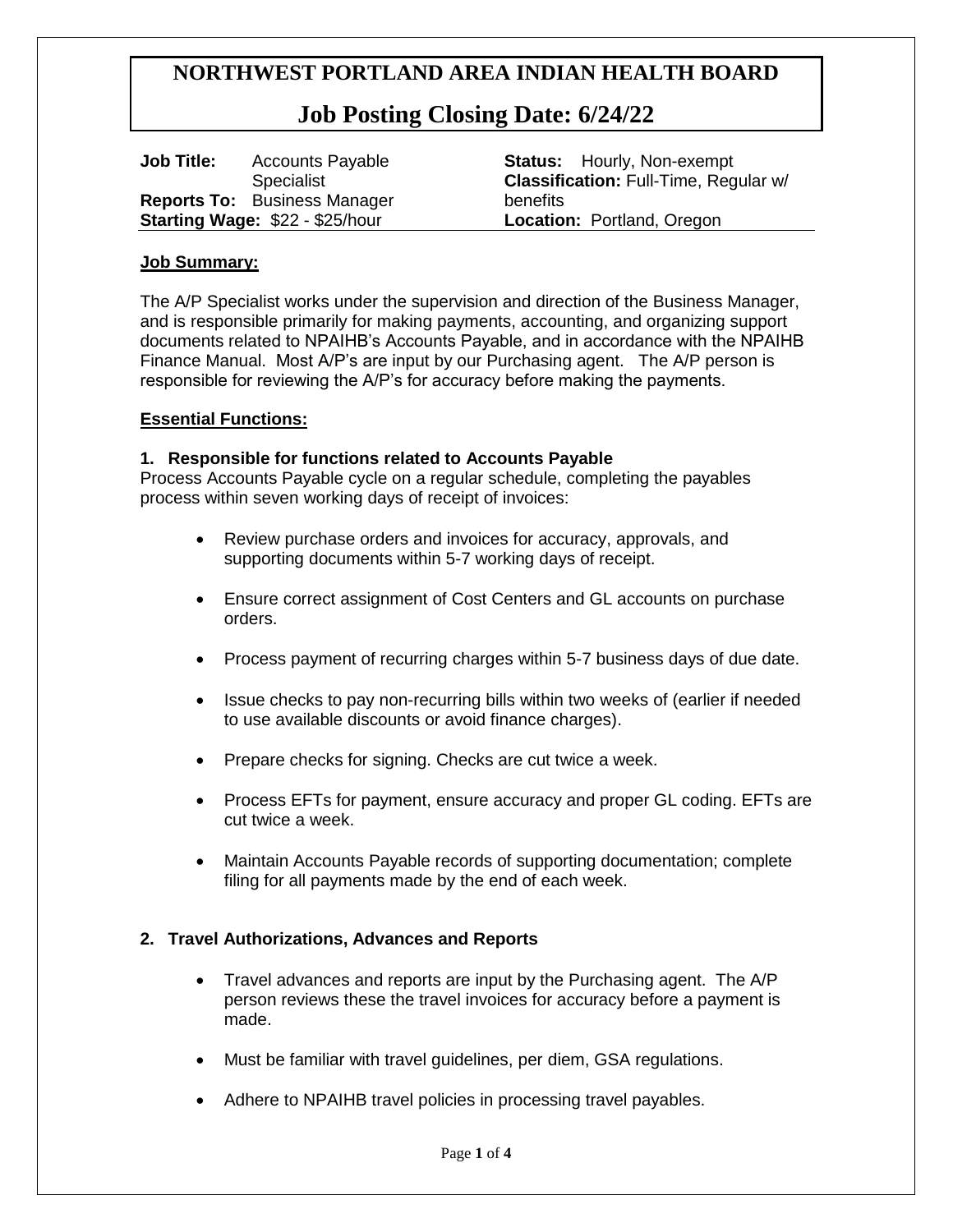## **Job Posting Closing Date: 6/24/22**

#### **3. Other finance department duties**

- Provide back-up to payroll when Business Manager is unable to process payroll.
- Work with Fund Accounting Manager as needed to maintain accurate cost centers on all invoices and payments
- Process incoming checks and bank deposits, and code deposits within five business days of receipt.
- Reconcile the Credit card. Ensure supporting documentation is attached to the monthly statements. Provide to the Business manager in a timely manner.
- Maintain payables contract files.
- In late April and continuing through August, set up and maintain vendor and contract files for the Summer Institute, and process payments for vendors and contractors and students in a timely manner, with all payments made by two weeks following the end of the SI sessions.
- Perform other duties as assigned by the Business Manager.

### **Standards of Conduct:**

- Consistently exhibit professional behavior and the high degree of integrity and impartiality appropriate to the responsible and confidential nature of the position.
- Consistently display professional work attire during normal business hours.
- Effectively plan, organize workload, and schedule time to meet workload demands.
- Maintain a clean and well-organized workstation and office environment.
- Exercise judgment and initiative in performance of duties and responsibilities.
- Work in a cooperative manner with all levels of management and with all NPAIHB staff.
- Treat NPAIHB delegates/alternates and Tribal people with dignity and respect and show consideration by communicating effectively.
- Participate willingly in NPAIHB activities.
- Abide by NPAIHB policies, procedures, and structure.
- Research and with the approval of supervisor, attend trainings as needed to improve skills that enhance overall capabilities related to job performance.

#### **Qualifications:**

Bachelor's Degree in Accounting is desired; AA degree or comparable education is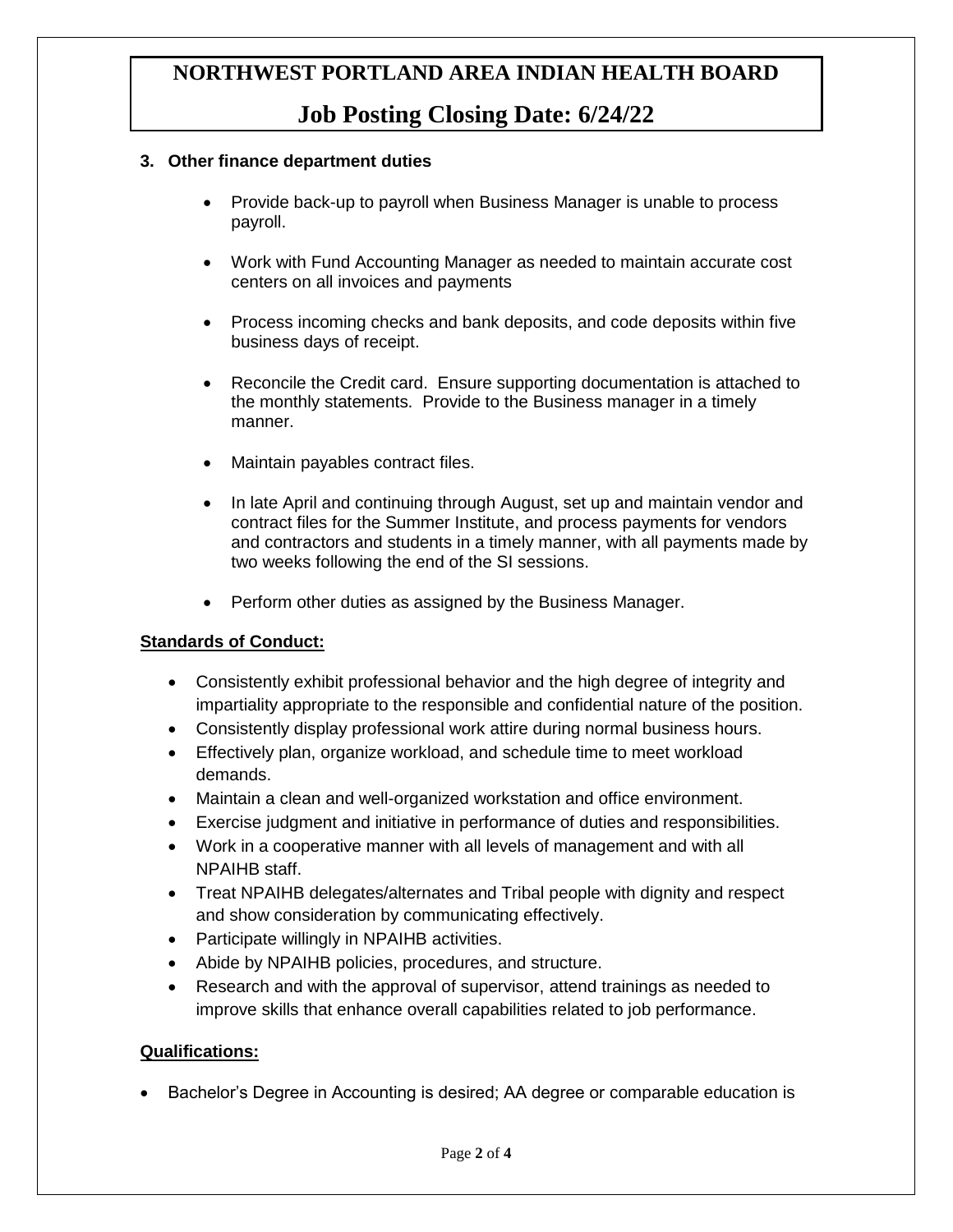# **Job Posting Closing Date: 6/24/22**

preferred. Strong work experience will be considered in lieu of a degree.

- Minimum of three years accounts payable accounting experience is required; five years is preferred.
- Minimum of three years of experience with advanced accounting software applications is required; five years is preferred.
- Safe Intacct accounting software experience is preferred.
- Proficiency with computer applications (specifically Word, Excel) is required.
- Working knowledge of the Single Audit Act, OMB A-122 and A-133 is preferred.
- Accuracy and scrupulous attention to detail is required.
- Must have the ability to complete tasks in a timely and accurate manner.
- Must have excellent analytical skills.
- Must have excellent interpersonal skills and ability to work on various tasks during a day, with interruptions.
- Excellent writing skills and grammatical usage is required.

### **Typical Physical Activity:**

**Physical Demands:** Frequently involves sedentary work: exerting up to 10 pounds of force and/or a negligible amount of force to lift, carry, push, pull or otherwise move objects, including the human body.

**Physical Requirements:** Constantly requires the ability to receive detailed information through oral communications, and to make fine discrimination in sound. Constantly requires repetitive movement of the wrists, hands and/or fingers. Often requires walking or moving about to accomplish tasks. Occasionally requires standing and/or sitting for sustained periods of time. Occasionally requires ascending or descending stairs or ramps using feet and legs and/or hand and arms. Occasionally requires stooping which entails the use of the lower extremities and back muscles. Infrequently requires crouching.

**Typical Environmental Conditions:** The worker is frequently subject to inside environmental conditions which provide protection from weather conditions, but not necessarily from temperature changes, and is occasionally subject to outside environmental conditions.

**Travel Requirements:** Local travel is infrequently required. Overnight travel outside of the area is infrequently required.

**Disclaimer:** The individual must perform the essential duties and responsibilities with or without reasonable accommodation efficiently and accurately without causing a significant safety threat to self or others. The above statements are intended to describe the general nature and level of work being performed by employees assigned to this classification. They are not intended to be construed as an exhaustive list of all responsibilities, duties and or skills required of all personnel so classified.